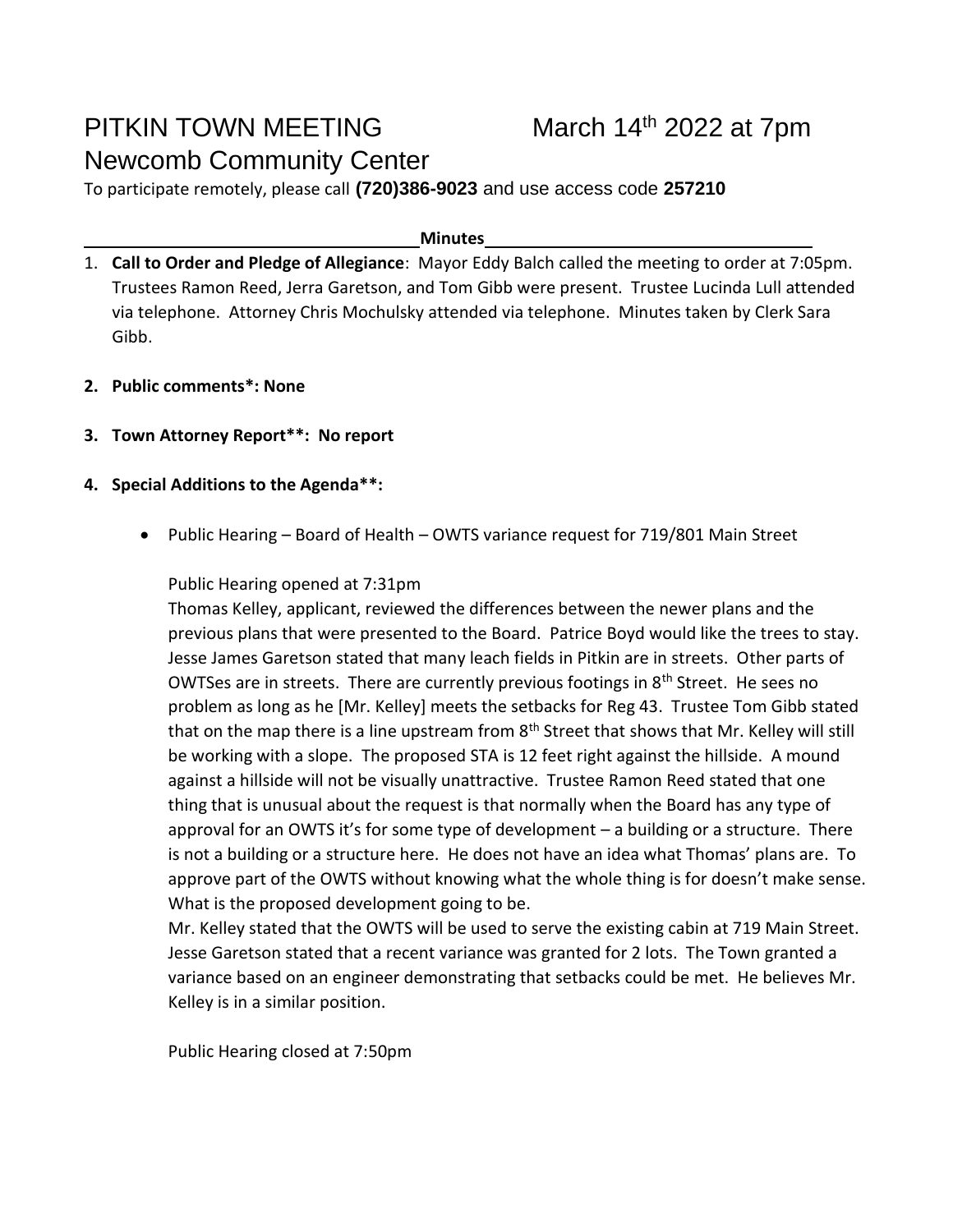• Board of Health meeting to discuss and vote on an OWTS variance request for 719/801 Main Street.

Board of Health Meeting was convened at 7:50pm

Trustee Ramon Reed stated that the property on  $5<sup>th</sup>$  [6<sup>th</sup>] was for expanding the building and not for the OWTS. Trustee Ramon Reed stated that the square footage of the lots below 8<sup>th</sup> Street are less than 7,000 square feet, and the Town's zoning code requires 9,000 square feet for building. Trustee Reed's main problem with this variance is that it gives a large portion of 8<sup>th</sup> Street to this resident and likely eliminates any other use of this property for the Town. He does not understand why the Town should give this property to the adjacent owner. Eighth Street is across the street from the playground and the old schoolhouse. These are the only recreation areas that the Town has. There might be a need to expand and do something across the street from these areas. Trustee Reed further stated that the upper lots [801 Main] are large enough to accommodate an OWTS without a variance. Mayor Balch asked if the septic tank could move closer to the cabin and move the STA out of 8<sup>th</sup> Street. Trustee Tom Gibb stated that the STA is as close as possible to the 100' setback from the well. He stated that while he is not gung-ho on giving away Town property, this is against the property line and against the hillside. Trustee Gibb is not in favor of shared STAs in general.

Trustee Ramon Reed stated that the Town is under no obligation to give away property or provide easements.

Trustee Lucinda Lull states that the owners on River Street have a legal agreement for their shared system components.

Trustee Tom Gibb is not in favor of joining the properties. This does not seem to set a precedent. A previous Board approved an entire system in platted River Street. Trustee Lucinda Lull agrees that joining the properties would be a mistake if it's not needed. Mayor Eddy Balch does not want to see different properties hooked up to one system. The Board is looking at losing approximately 12 feet of property along the length of the STA. There is still a little over 40 feet of depth on 8<sup>th</sup> Street. Trustee Ramon Reed stated that it's 22 feet of property on 8<sup>th</sup> Street. Trustee Jerra Garetson stated that she would not want a shared leach field with other property owners, but she sees four very nice homes with a shared system. Is this not overreach? There are other shared leach fields in the Town and she has not heard of problems with them. She does not have a problem if the two properties want to share the leach field. She can think of maybe eight variances that have been given for OWTS to be put in streets. She knows of several within the last two-three years. She does not consider it giving anybody property. She would like to know why the Board is wondering about things that have been done in the past with no problem. Mayor Eddy Balch does not believe that anything done in the past has set a precedent. On River Street there is an encroachment of a small portion of the STA into the non-drivable portion of River Street. To say that this does not impact the use of  $8<sup>th</sup>$  Street, one would have to say that the STA must be able to be driven on. Trustee Jerra Garetson respectfully disagrees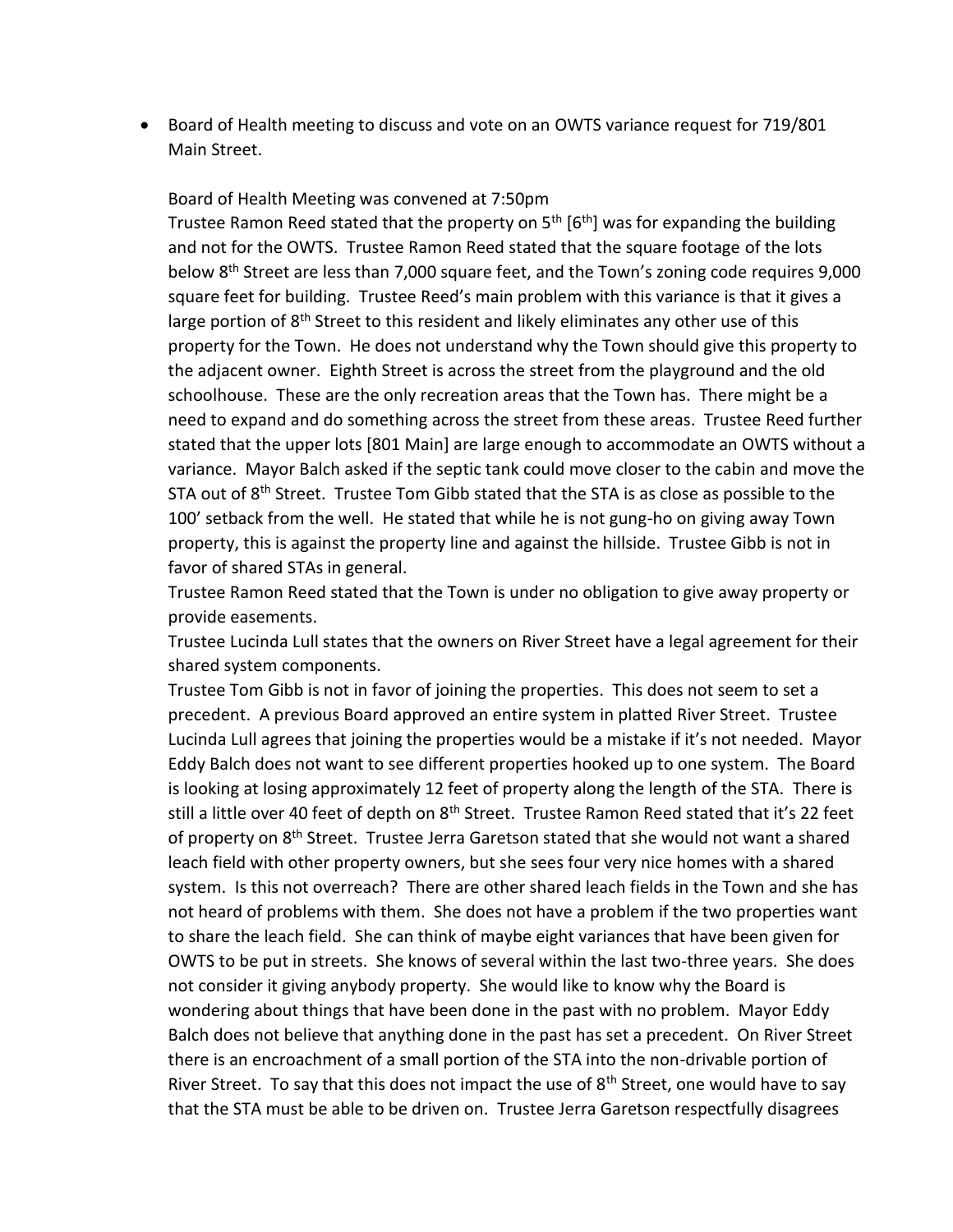because no one is driving on 8<sup>th</sup> Street. Mayor Eddy Balch stated that there is a potential that 8<sup>th</sup> Street could be used as parking. Trustee Tom Gibb stated that when he visited with Thomas Kelley about the foundation that he told Mr. Kelley that he would have to meet setbacks and therefore the foundation is likely not usable. Mayor Eddy Balch stated that the encroachment on River Street allows River to be used as it is. The difference with 8<sup>th</sup> Street is that it does not allow  $8<sup>th</sup>$  to be fully used as it could be. Is the Town willing to give up the use of that area for this variance?

**Motion to table this item pending further input on the specifics of the variance request made by Trustee Ramon Reed. Seconded by Trustee Tom Gibb. Motion carried 4-1. Trustee Jerra Garetson cast a "nay" vote.** 

Public comments: Jesse Garetson, Marie Rossmiller, Sara Gibb

### **5. For Council Action\*\*:**

3-1 Approve meeting minutes: February 14<sup>th</sup> regular meeting

**Motion to approve the minutes as amended made by Trustee Ramon Reed. Seconded by Trustee Jerra Garetson. Motion carried 5-0.**

3-2 Review treasurer's report; Vote to approve March 2022 disbursements

Clerk/Treasurer Sara Gibb provided an update on sales tax mistakenly paid to the Town Pitkin beginning in 2018. This month's sales tax disbursement was held back to reconcile the erroneous payment. An additional disbursement for \$21 will be paid to Sara Gibb as reimbursement for the new Zoning Map obtained from the County.

**Motion to approve disbursements as amended made by Trustee Ramon Reed. Seconded by Trustee Jerra Garetson. Motion carried 5-0.**

**Updates**/**Planning/Discussion\*\***:

Discuss results of 9<sup>th</sup> Street Survey

One of the property owners adjacent to  $9<sup>th</sup>$  Street has encroached on the right-of-way and has fenced in over 500 square feet of Town property. This owner has also encroached on Town property with his log pile. Clerk Sara Gibb is to send a letter to this resident telling him to move his fence and encroachment no later than July 1, 2022.

Public comments: Suzy Metzler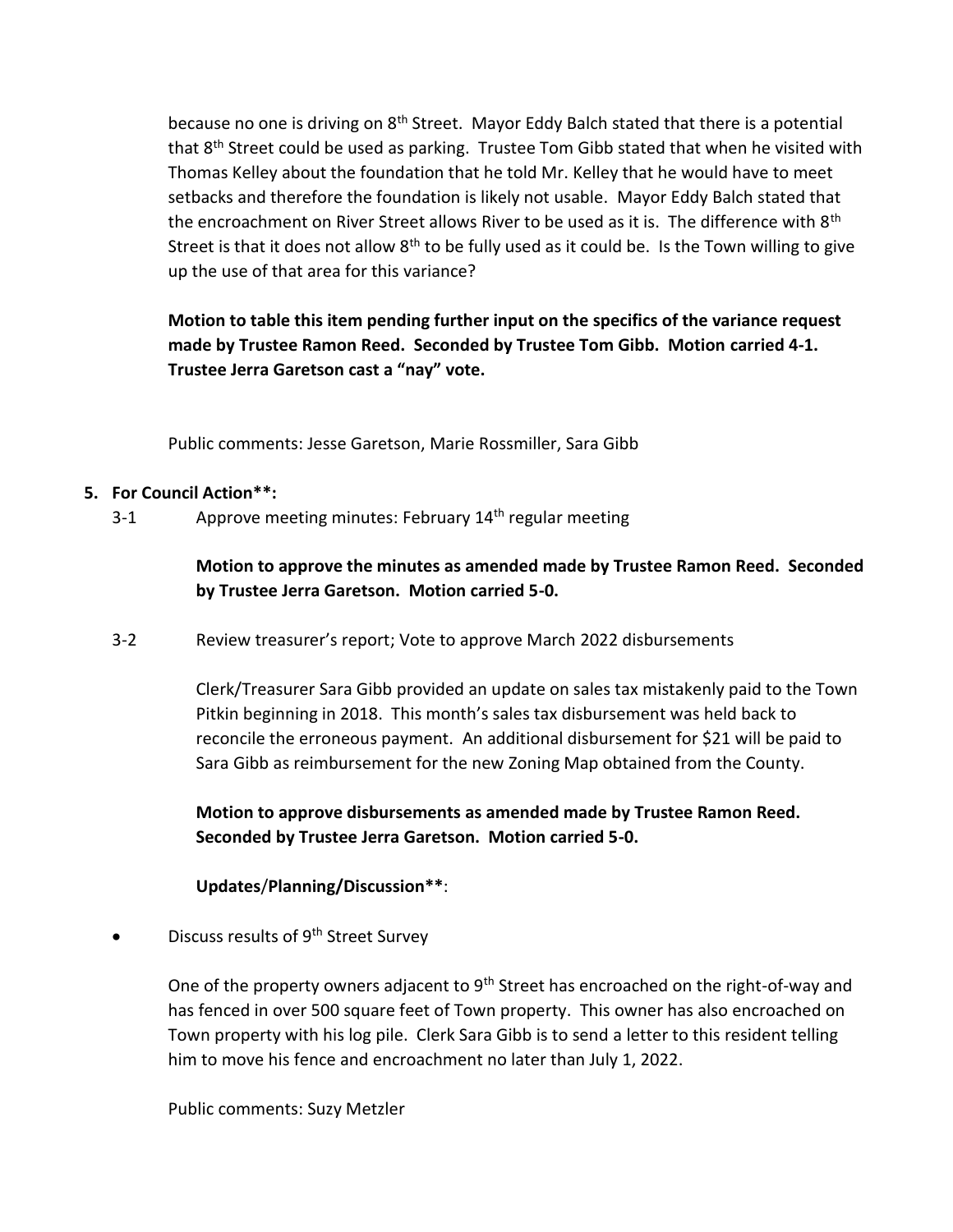• Set work sessions and discuss future agenda items

#### 6. **Reports\*\***:

- Town Mayor Eddy Balch The Town has received a request for public participation in support of the Town Hall Grant. Please participate if possible
- Town Clerk Sara Gibb will be posting for commissioner positions
- Building Inspector Tom Gibb (interim)
- Sanitarian vacant
- Fire Department Rand Makowski
- Zoning Board Jesse James Garetson
- Cemetery Mark Rossmiller
- Environmental Health Cyndi Wick
- Streets Jesse James Garetson would like someone to volunteer for ditches or leave them off
- Ditches Vacant
- Town Hall Garry Winget
- Parks and Rec Sara Lamar

### 9. **Adjourn Motion to adjourn made by Trustee Jerra Garetson. Seconded by Trustee Tom Gibb. Motion carried 5-0. Meeting adjourned at 9:25pm**

The next regularly scheduled meeting will be held **Monday, May 9th** at 7:00PM. Council meetings are scheduled to adjourn at 9:00PM. At the council's discretion agenda item(s) not addressed by this time will be tabled until the next regular meeting. Approved minutes, ordinances, resolutions, agendas, and other Town of Pitkin public notices can be found at [https://townofpitkin.colorado.gov](https://townofpitkin.colorado.gov/)